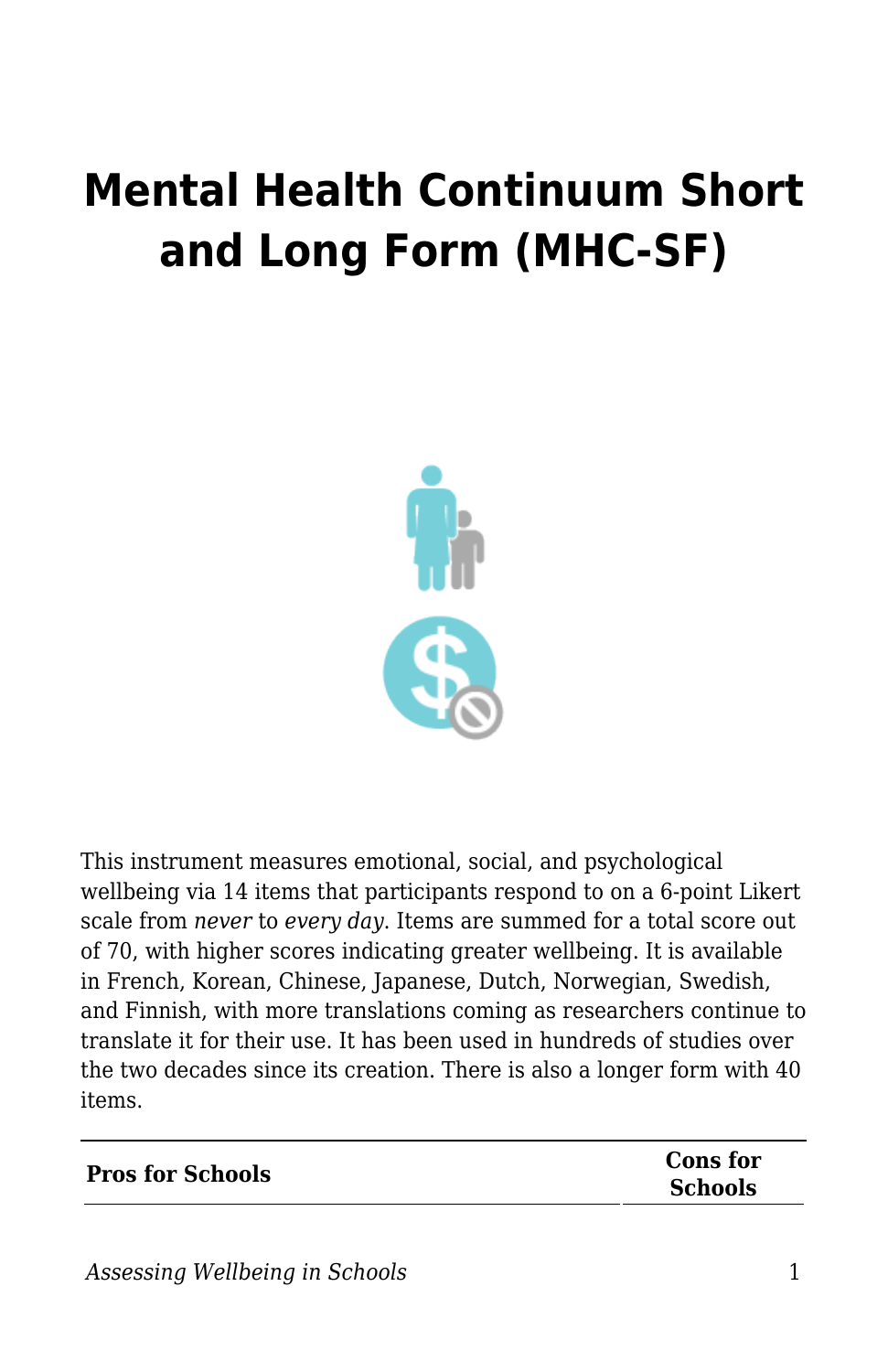Multiple translations available Although used primarily with adults, also useful for 12-18-year-olds Extensive overview of wellbeing for = relatively few items Long and short forms available

## **Suggestions for Further Research**

Keyes, C. L. M. (2009). Atlanta: Brief description of the Mental Health Continuum short form (MHC-SF). [https://edtechbooks.org/-gEPU](http://www.sociology.emory.edu/ckeyes/)

Lee Kum Sheung Center for Health and Happiness. Mental Health Continuum Short Form. [https://edtechbooks.org/-DqM](https://www.hsph.harvard.edu/health-happiness/mental-health-continuum-short-form/).





Bates, M. & Boren, D. M. (2019). *Assessing Wellbeing in Schools*. EdTech Books. Retrieved from

*Assessing Wellbeing in Schools* 2